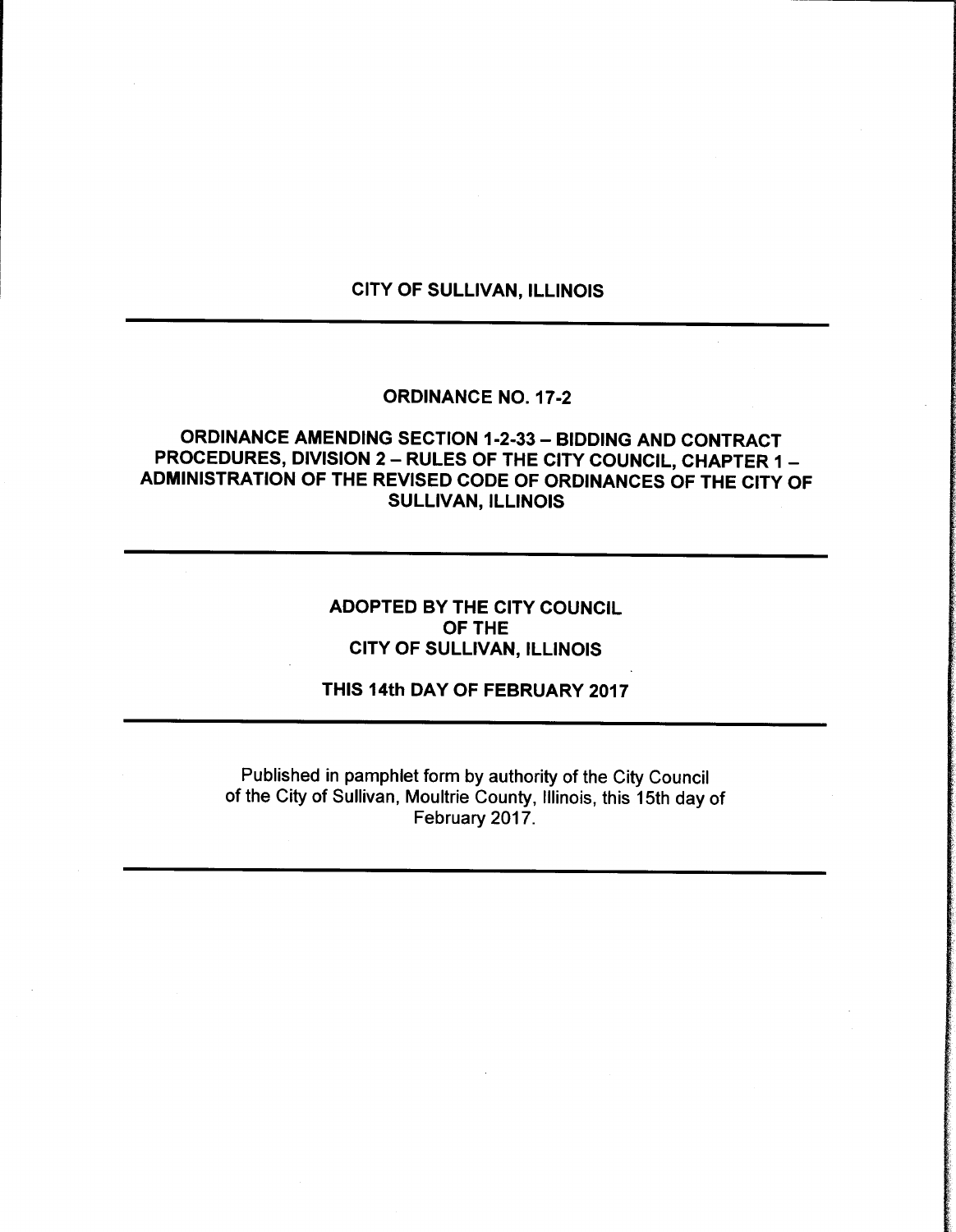### ORDINANCE NO. 17-2 ORDINANCE AMENDING SECTION 1-2-33 - BIDDING AND CONTRACT PROCEDURES, DIVISION 2 - RULES OF THE CITY COUNCIL, CHAPTER 1 -ADMINISTRATION OF THE REVISED CODE OF ORDINANCES OF THE CITY OF SULLIVAN, ILLINOIS

BE IT ORDAINED by the Mayor and City Council of the City of Sullivan, Moultrie County, Illinois, as follows:

SECTION 1: That CHAPTER 1 - ADMINISTRATION, DIVISION II - RULES OF THE CITY COUNCIL, Section 1-2-33, BIDDING AND CONTRACT PROCEDURES is hereby amended and shall read as follows:

# 1-2-33 BIDDING AND CONTRACT PROCEDURES.

A) When Competitive Bidding Required. Subject to the exceptions contained in this section, work or public improvements not to be paid for in whole or in part by special assessment or special taxation as well as purchases of or contracts for supplies, materials and certain services shall be based upon competitive bidding.

B) Formal Contract Procedure. All work or other public improvement which is not to be paid for in whole or in part by special assessment or special taxation, and all purchases, orders or contracts for supplies, materials, equipment or contractual services except as otherwise provided herein, when the estimated cost thereof shall exceed Twenty Thousand Dollars (\$20,000.00), shall be purchased from the lowest responsible bidder, who meets bidding specifications after due notice inviting bids, unless competitive bidding is waived by a vote of four (4) of the five (5) Council members then holding office.

(C) Notice Inviting Bids. Notice inviting bids shall be published at least once in a newspaper with general circulation within the City. The City shall also advertise all pending work or purchases by posting a notice on the public bulletin board in the City Hall.

(D) Scope of Notice. The newspaper notice required herein shall include a general description of the work to be performed and/or articles to be purchased, shall state where specifications may be secured, that all bids must be sealed, the date and time of day bids are due, the date and time of day bids shall be opened and the City building as the location where bids shall be filed and opened.

E) Bid Deposits. When deemed necessary by the City Council, bid deposits shall be prescribed in the public notices inviting bids. Unsuccessful bidders shall be entitled to the return of their bid deposits upon the award of the contract by the City Council. A Successful bidder shall forfeit any bid deposit required by the City Council upon failure on his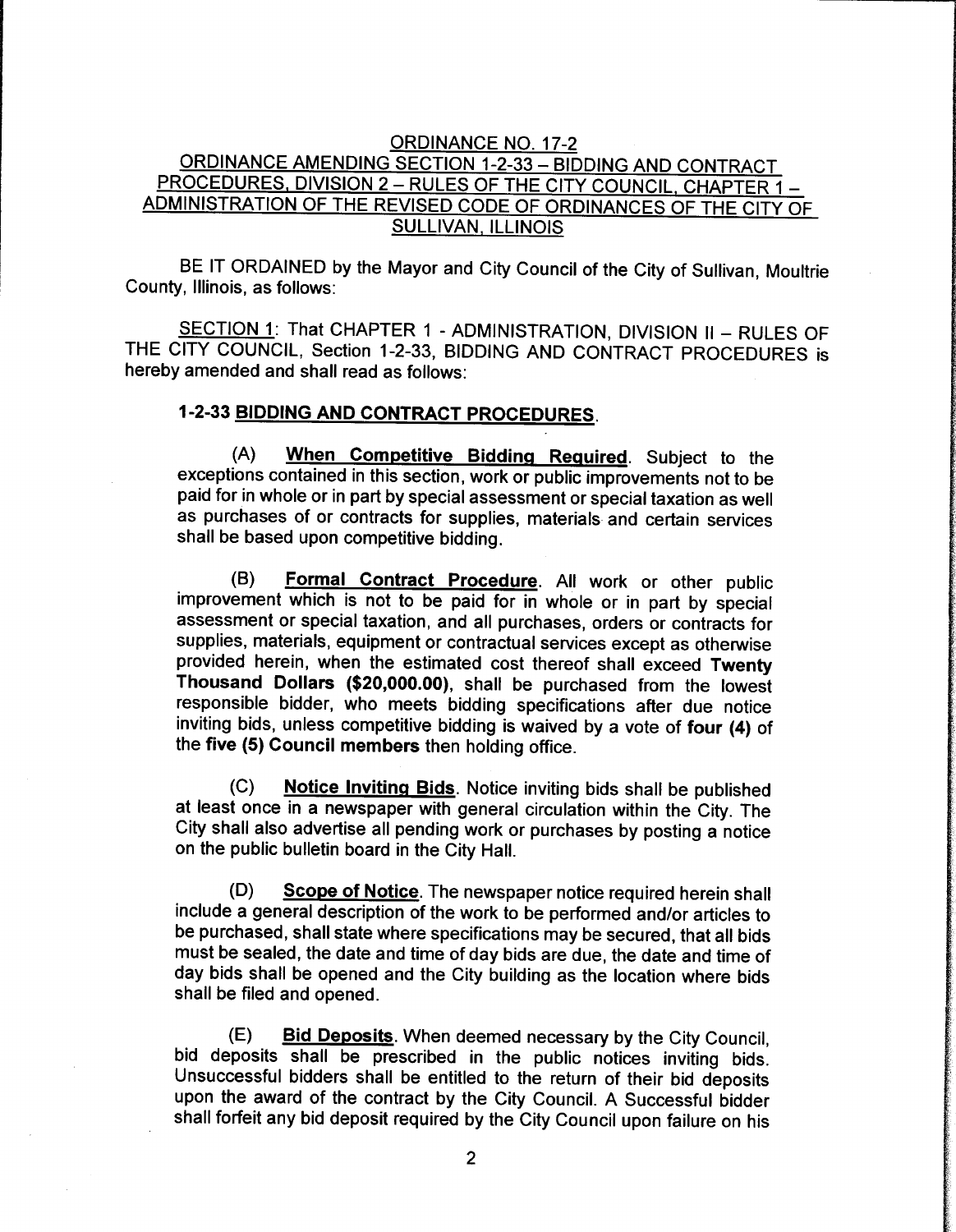part to enter into a contract within ten (10) days after the award.

#### F) Bid Opening Procedure.

1) Sealed. Bids shall be submitted sealed to the City and shall be identified as bids on the envelope.

2) Opening. Bids shall be opened in public at the time and place stated in the public notice.

3) Tabulation. A tabulation of all bids received shall be made by the City Council or by a City Employee or other City designee, in which event, a tabulation of bids shall be furnished to the City Council not later than at its next regular meeting.

(G) Rejection of Bids. They City shall have the authority to reject all bids or parts of all bids when the public interest will be served thereby.

H) Bidders in Default to City. The City shall not accept the bid of a contractor who is in default on the payment of taxes, licenses or other monies due the City.

#### 1) Award of Contract.

1) Authority in City. The City Council shall have the authority to award contracts within the purview of this Section.

2) Lowest Responsible Bidder. Contracts shall be awarded to the lowest responsible bidder based on the bid that is in the best interest of the City to accept. In awarding the contract, in addition to price, the City Council shall consider:

a) The ability, capacity and skill of the bidder to perform the contract to provide the service required.

b) Whether the bidder can perform the contract or provide the service promptly, or within the time specified, without delay or interference.

c) The character, integrity, reputation, judgment, experience and efficiency of the bidder;

d) The quality of the performance of pervious contracts or services;

e) The previous and existing compliance by the bidder with laws and ordinances relating to the contract or service;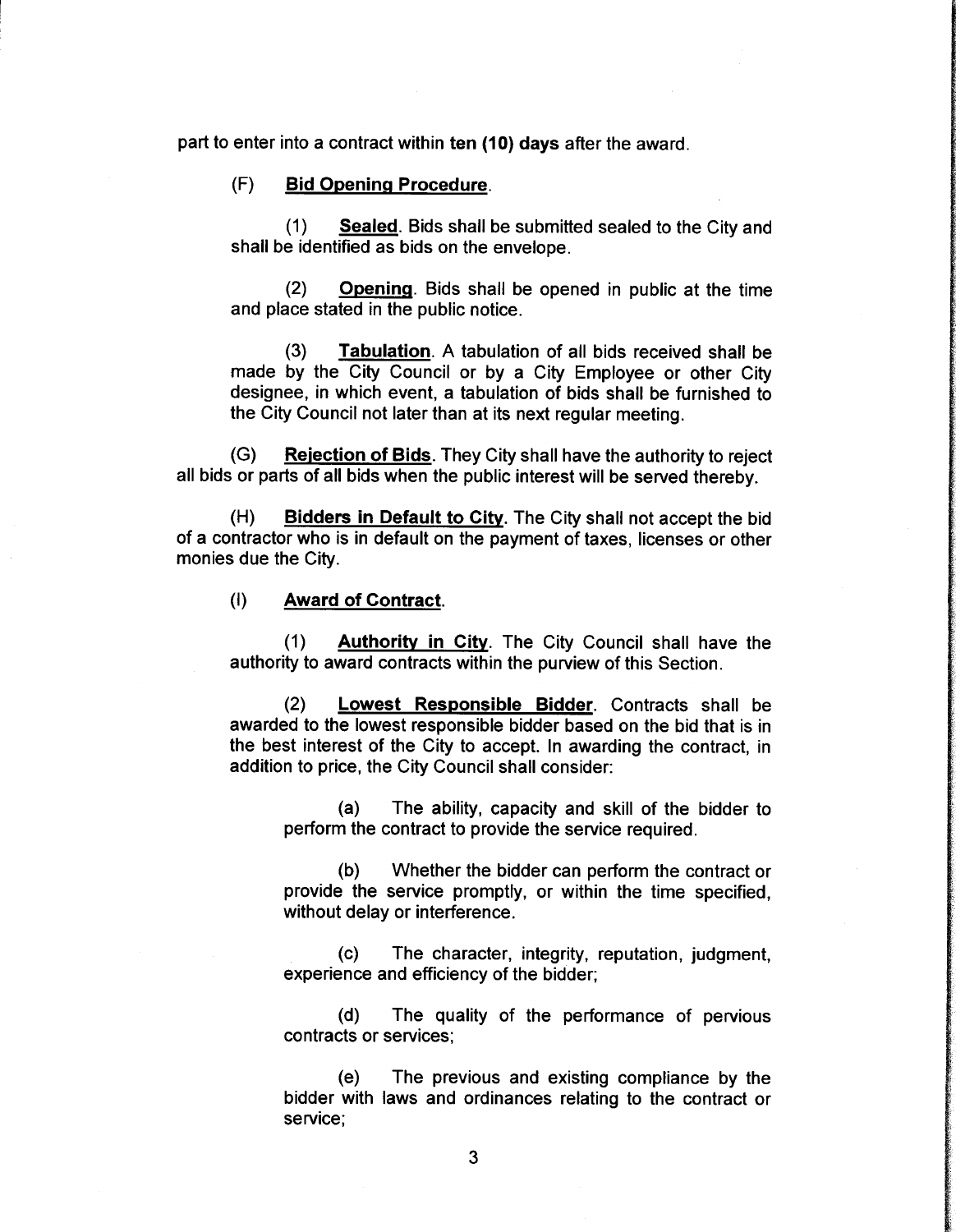f) The sufficiency of the financial resources and ability of the bidder to perform the contract or provide the service;

g) The quality, availability and adaptability of the supplies or contractual services to the particular use required;

h) The ability of the bidder to provide future maintenance and service for the use of the subject of the contract;

i) The number and scope of conditions attached to the bid.

3) Performance Bonds. The City Council shall have the authority to require a performance bond, before entering into a contract, in such amounts, as it shall find reasonably necessary to protect the best interests of the City.

(J) Open Market Procedure. All work and purchases of supplies, materials and services of less than the estimated value of Twenty Thousand Dollars (\$20,000.00) shall be made in the open market, without newspaper advertisement and without observing the procedure prescribed in this Section for the award of formal contracts.

1) All purchases of major equipment such as backhoe, end loader, mowers, etc. less than Twenty Thousand Dollars 20,000.00) shall be presented to City Council at the regular Council meeting for their review of said purchase. (Ord. No. 03-03; 05-12-03)

K) Professional Services Exempt from Bidding Requirements. All contracts for professional services, including, but not limited to, attorneys, engineers, real estate appraisers and architects and any other profession whose ethical code involved prohibits or discourages involvement in normal bidding procedures, may be entered into by the City without observing the bidding procedures prescribed by this Section for the award of formal contracts.

L) Emergency Purchases. In case of an apparent emergency, which requires immediate work or purchase of supplies, materials or services, the City Council shall be empowered to secure by open market procedure as herein set forth, at the lowest obtainable price, any work, supplies, materials or services regardless of the amount of the expenditure.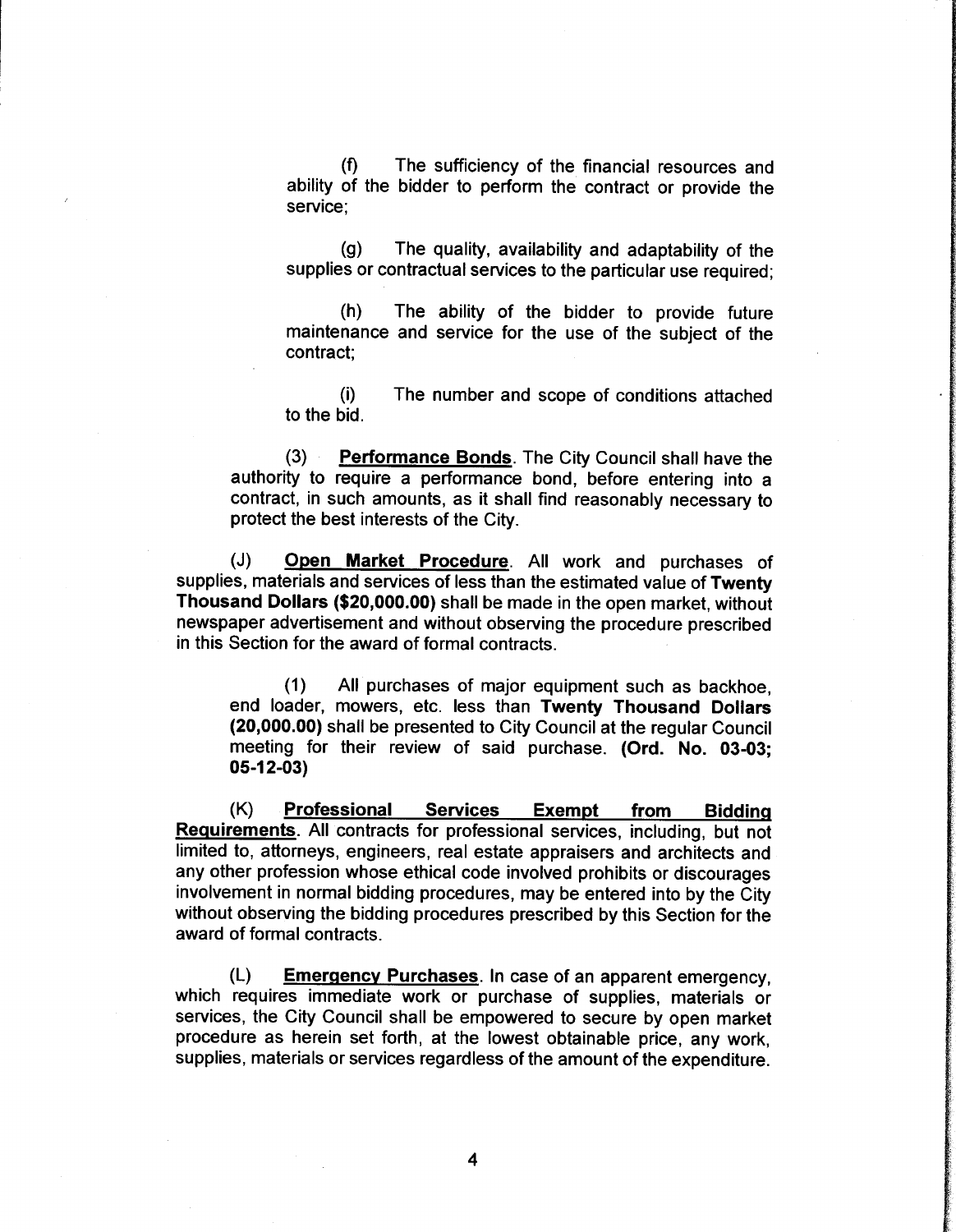M) Cooperative Purchasing. The City shall have the authority to join with other units of government in cooperative purchasing plans when the best interests of the City would be served thereby. (See 65 ILCS Sec. 5/4-5-11, 8-9-1 and 8-9-2)

SECTION 2: All previous ordinances in conflict with this ordinance are repealed to the extent of such conflict.

SECTION 3: This ordinance shall be in full force and effect from and after its passage, approval, and publication as required by law.

SECTION 4: This ordinance shall be known as Ordinance No. 17-2.

PASSED by the Mayor and City Council of the City of Sullivan, County of Moultrie, and State of Illinois on the 14th day of February 2017.

| <b>NAME</b>   | <b>AYE</b> | <b>NAY</b> | <b>ABSTAIN</b> | <b>ABSENT</b> | <b>CONFLICT</b> |
|---------------|------------|------------|----------------|---------------|-----------------|
| Short         |            |            |                |               |                 |
| Mossman       |            |            |                |               |                 |
| <b>Kirk</b>   |            |            |                |               |                 |
| Hagen         |            |            |                |               |                 |
| <b>Risley</b> |            |            |                |               |                 |

 $\frac{m_{\text{out}}}{m_{\text{out}}}$  a.

Approved by the Mayor of the City Council of the City of Sullivan, Moultrie County, Illinois, this 14th day of February 2017.

 $\frac{1}{2^{2}+1}$ 

ANN SHORT, Mayor

ATTEST: Monte a. **City Clerk**